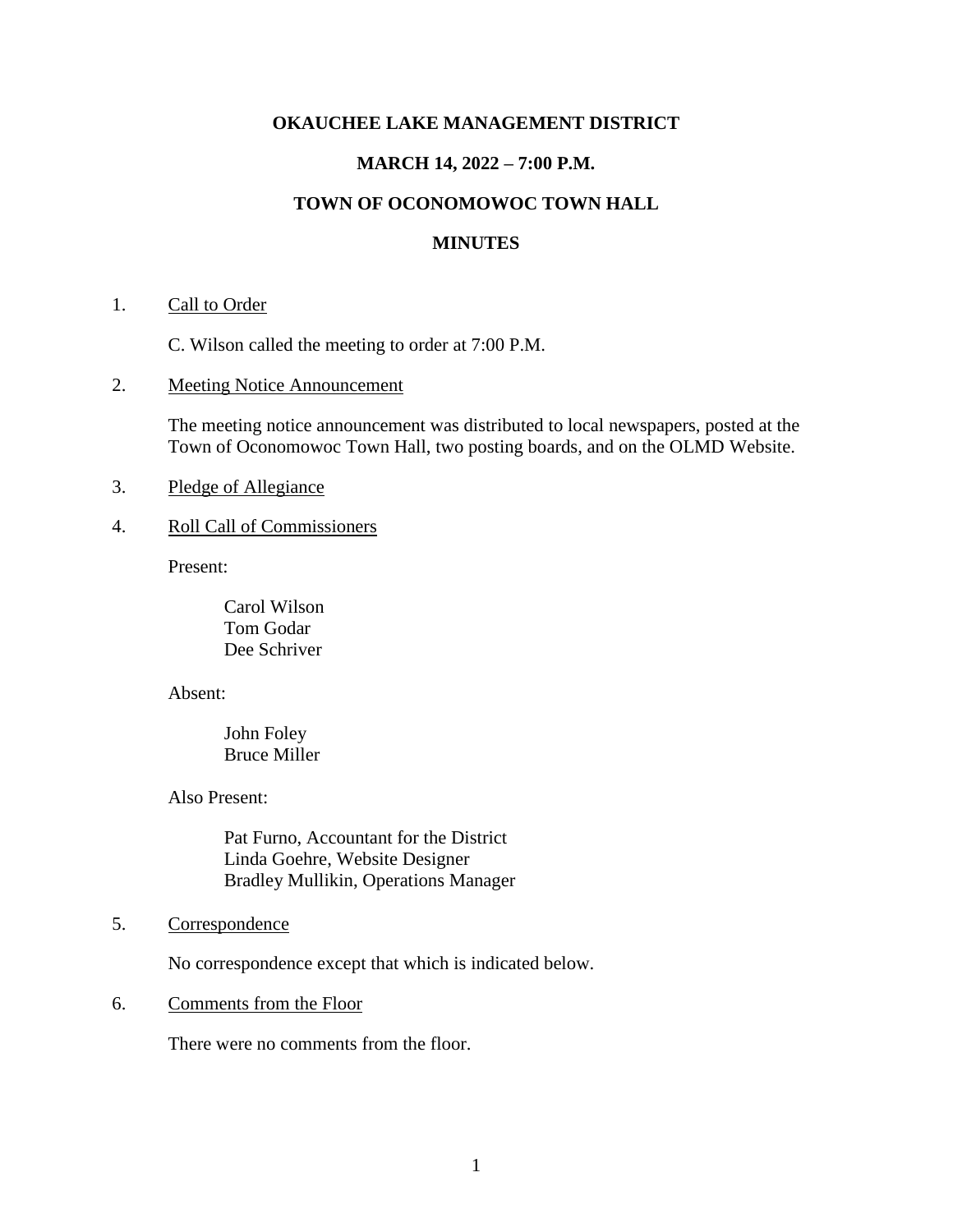7. Comments from Committee Members

No comments from Committee Members.

8. Discuss & Act on Report of Treasurer

Dee Schriver reported the following:

- a. Tax roll receipts to date: \$357,279.00
- b. Budget anticipation: \$380,329.00, including additional payments at the end of April and August for plant control special charges and property taxes billed in the district.
- c. Total Expenditures: To date we have spent \$2,706.00 in monthly fees for the website, accounting, utilities and communications.

This leaves a budgeted balance of \$377,623.00.

# **C. Wilson moved to accept the report of the Treasurer as presented. Dee Schriver seconded the motion. There was no further discussion. All were in favor. Motion carried unanimously.**

### 9. Approved Checks & Vouchers

It was noted that the heat costs are over budget. T. Godar moved to approve the payments submitted for approval by the Treasurer, including those paid in December, January and February. C. Wilson seconded the motion. There was no further discussion. All were in favor. Motion carried.

### 10. Approval of Minutes of Previous Meeting (11-8-21)

# **C. Wilson moved to approve the November 8, 2021 meeting minutes as presented. T. Godar seconded the motion. There was no further discussion. All were in favor. Motion carried.**

T. Godar noted that in response to issues raised at the November meeting related to Tierney Bay channel usage and maintenance, OLMD counsel, Kay & Kay Law Firm, offered an opinion that the Wisconsin Statutes limit the powers of OLMD and it does not appear that OLMD has the authority to regulate the boathouse building or the launching system but would have to wait and determine if there's any blockage of navigable activity as a result of these building projects. The date of the opinion letter from attorney was December 29, 2021 and will be retained for the OLMD records.

### 11. Discuss & Act on BCPL loan program for equipment replacement

Dee Schriver reported that the request for the \$80,000 loan to be repaid over a period of five years at an interest rate of 2.5% was approved and that we are now in the process of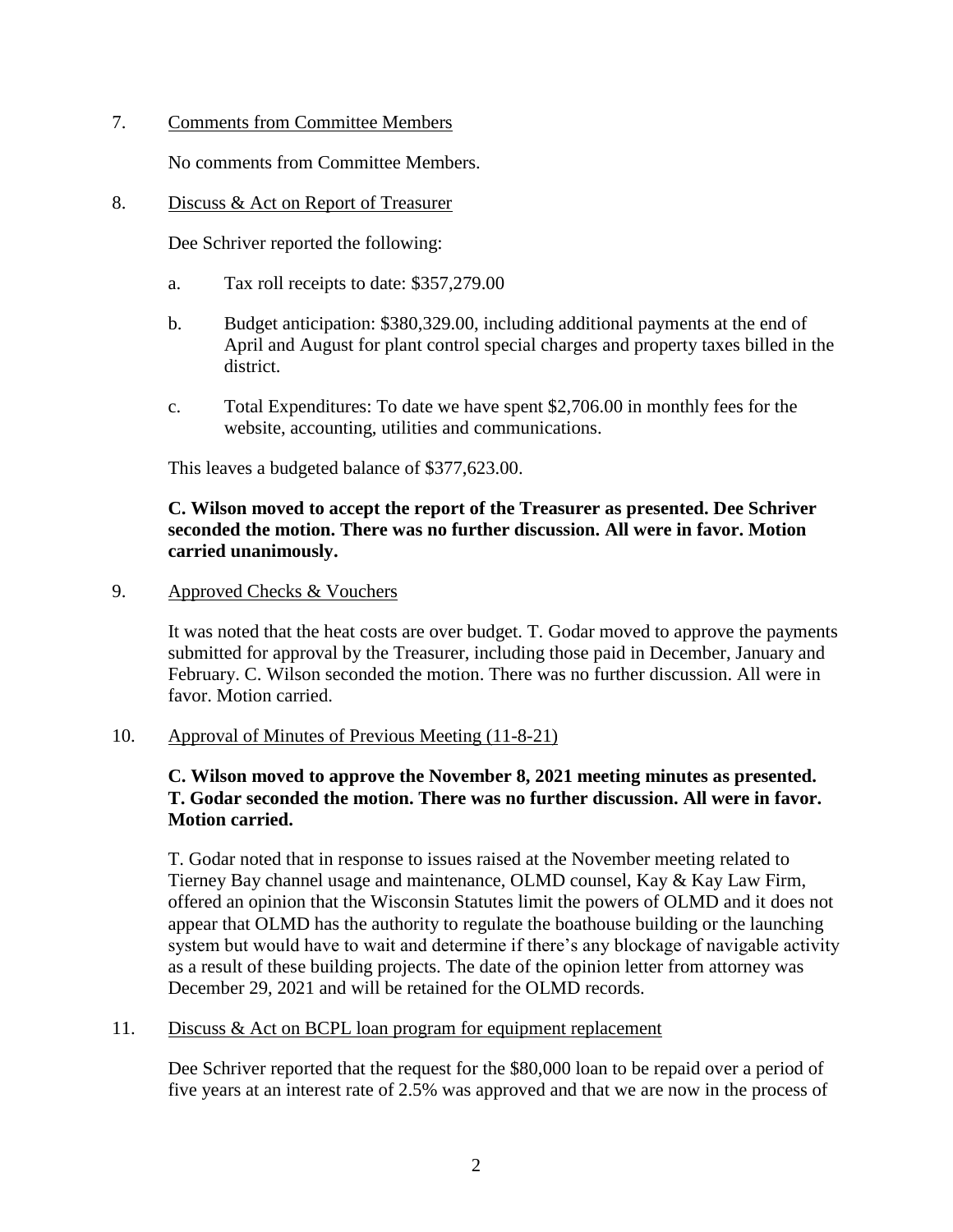submitting the paperwork requesting the loan proceeds to pay for equipment engine replacement and repairs.

# 12. Aquatic Plant Management Report

The gas price increases may force us to exceed our budget for the plant management activities. It is reported that most of the crew will likely return and Mr. Mullikin is pleased to be able to have an experienced crew.

We need a CDL driver in order to operate the dump truck that disposes of the aquatic plants collected. At this point we have only Mr. Mullikin with that credential.

- a. DISCUSS AND ACT ON OKAUCHEE LAKE WEED SPRAYING PROGRAM. Dee Schriver confirmed the decision of the board to continue treating a small portion of the lake with chemical spray in order to reduce the impact of invasive species and confirmed that when discussing this issue with Heidi Bunk from the DNR, that it reportedly has little negative impact upon fish populations in the lake. However, like so many things, there may be supply chain problems that would effect our ability to treat the lake as had been in the past. Ms. Schriver also reported that there are potential changes being identified by the DNR related to NR107 and NR109. These may have an impact upon the lake district as they relate to necessary reports, providing surveys, offering public notice regarding certain activities. OLMD will continue to monitor these changes.
- b. DISCUSS AND ACT ON USGS WATER QUALITY PROGRAM. Dee Schriver reported that since 1984 Okauchee Lake has participated in the USGS water quality program. In past years it provided not only a written report, but also attended meetings to offer insights into water quality of the lake. The cost of the report has increased to approximately \$10,000 and the share paid by the Okauchee Lake Management District is 75% or approximately \$7,600. This has been approved, however, the costs will be slightly be greater than budgeted. It was the consensus to move forward and have the USGS complete a survey this year. We would ask that USGS provide a person to present an explanation of their findings at a future OLMD meeting.

### 13. Discuss & Act on recruitment for Recording Secretarial Duties

At this point, we do not have a recording secretary, and we have not been successful in recruiting one. Dee Schriver, C. Wilson and T. Godar will continue to network to determine whether we can find recording secretary. The ideal candidate will have experience in Microsoft Office products such as Word, Excel and Publisher. The candidate will participate in the municipal OLMD meetings and be able to create required publics notices such as agendas and minutes. The next major issue facing the OLMD organization is completion of the annual newsletter which includes announcements of the chemical treatment permit and other activities of the OLMD.